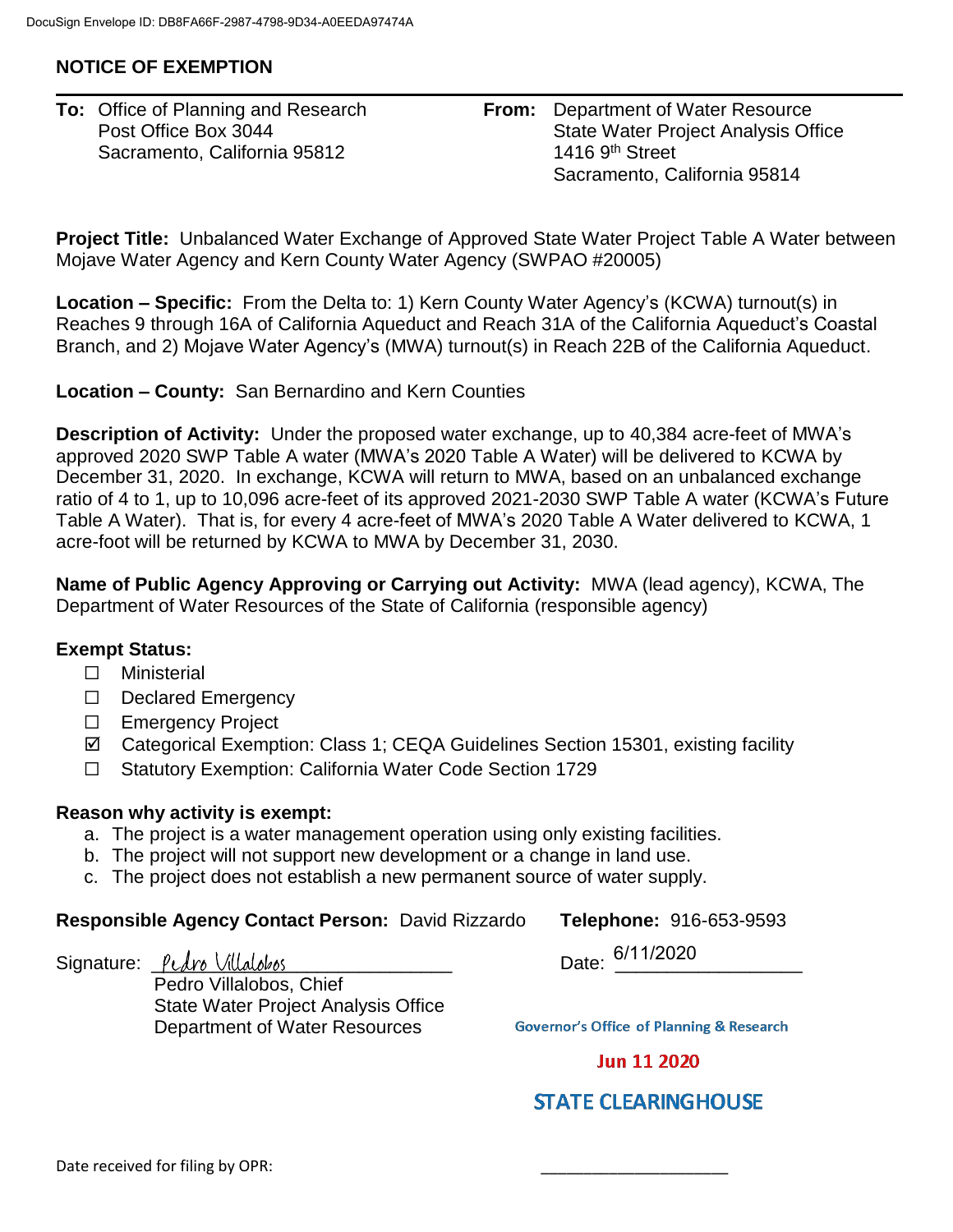

| <b>Certificate Of Completion</b>                                                         |                                        |                                      |
|------------------------------------------------------------------------------------------|----------------------------------------|--------------------------------------|
|                                                                                          |                                        |                                      |
| Envelope Id: DB8FA66F298747989D34A0EEDA97474A                                            |                                        | Status: Completed                    |
| Subject: Please DocuSign: 02_20005.NOE.DWR.docx                                          |                                        |                                      |
| Source Envelope:                                                                         |                                        |                                      |
| Document Pages: 1                                                                        | Signatures: 1                          | Envelope Originator:                 |
|                                                                                          | Initials: 0                            | <b>DWR SWPAO Executive Secretary</b> |
| Certificate Pages: 2                                                                     |                                        |                                      |
| AutoNav: Enabled                                                                         |                                        | 1416 9th Street                      |
| EnvelopeId Stamping: Enabled                                                             |                                        | Sacramento, CA 95814                 |
| Time Zone: (UTC-08:00) Pacific Time (US & Canada)                                        |                                        | SWPAOExecSecr@water.ca.gov           |
|                                                                                          |                                        | IP Address: 136.200.53.23            |
| <b>Record Tracking</b>                                                                   |                                        |                                      |
| Status: Original                                                                         | Holder: DWR SWPAO Executive Secretary  | Location: DocuSign                   |
| 6/10/2020 3:49:23 PM                                                                     | SWPAOExecSecr@water.ca.gov             |                                      |
|                                                                                          | Pool: StateLocal                       |                                      |
| Security Appliance Status: Connected                                                     |                                        |                                      |
| Storage Appliance Status: Connected                                                      | Pool: Department of Water Resources    | Location: DocuSign                   |
| <b>Signer Events</b>                                                                     | <b>Signature</b>                       | Timestamp                            |
| Pedro Villalobos                                                                         |                                        | Sent: 6/10/2020 3:51:46 PM           |
| pedro.villalobos@water.ca.gov                                                            | Pedro Villalobos                       | Viewed: 6/11/2020 8:57:58 AM         |
| Department of Water Resources                                                            |                                        | Signed: 6/11/2020 8:58:07 AM         |
| Security Level: Email, Account Authentication                                            |                                        |                                      |
| (None)                                                                                   | Signature Adoption: Pre-selected Style |                                      |
|                                                                                          | Using IP Address: 184.12.138.177       |                                      |
| <b>Electronic Record and Signature Disclosure:</b><br>Not Offered via DocuSign           |                                        |                                      |
| In Person Signer Events                                                                  | <b>Signature</b>                       | Timestamp                            |
| <b>Editor Delivery Events</b>                                                            | <b>Status</b>                          | Timestamp                            |
| <b>Agent Delivery Events</b>                                                             | <b>Status</b>                          | Timestamp                            |
|                                                                                          |                                        |                                      |
| <b>Intermediary Delivery Events</b>                                                      |                                        |                                      |
|                                                                                          | <b>Status</b>                          | Timestamp                            |
|                                                                                          |                                        |                                      |
| <b>Certified Delivery Events</b>                                                         | <b>Status</b>                          | <b>Timestamp</b>                     |
| <b>Carbon Copy Events</b>                                                                | <b>Status</b>                          | Timestamp                            |
|                                                                                          |                                        |                                      |
| <b>DWR SWPAO Executive Secretary</b>                                                     |                                        | Sent: 6/11/2020 8:58:08 AM           |
| swpaoexecsecr@water.ca.gov                                                               | <b>COPIED</b>                          | Resent: 6/11/2020 8:58:11 AM         |
| Department of Water Resources<br>Security Level: Email, Account Authentication           |                                        | Viewed: 6/11/2020 9:01:20 AM         |
| (None)<br><b>Electronic Record and Signature Disclosure:</b><br>Not Offered via DocuSign |                                        |                                      |
|                                                                                          |                                        |                                      |
| <b>Witness Events</b>                                                                    | <b>Signature</b>                       | Timestamp                            |
|                                                                                          |                                        |                                      |
| <b>Notary Events</b>                                                                     | <b>Signature</b>                       | Timestamp                            |
| <b>Envelope Summary Events</b>                                                           | <b>Status</b>                          | <b>Timestamps</b>                    |
| <b>Envelope Sent</b>                                                                     | Hashed/Encrypted                       | 6/11/2020 8:58:08 AM                 |

Signing Complete Signing Complete Security Checked Security Checked 6/11/2020 8:58:08 AM